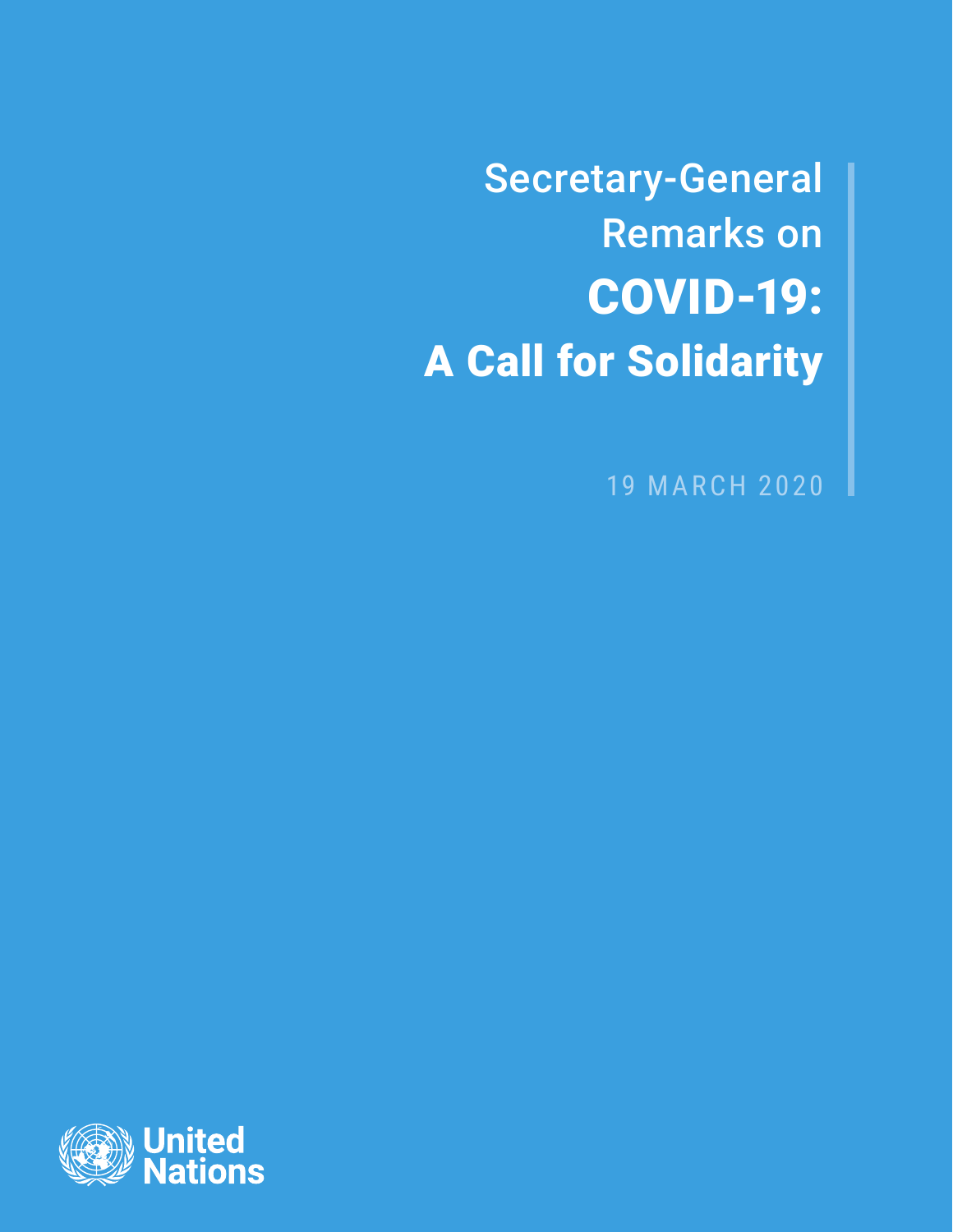## We are facing a global health crisis unlike any in the 75-year history of the United Nations — one that is spreading human suffering, infecting the global economy and upending people's lives.

A global recession – perhaps of record dimensions – is a near certainty.

The International Labour Organization has just reported that workers around the world could lose as much as 3.4 trillion U.S. dollars in income by the end of this year.

This is, above all, a human crisis that calls for solidarity.

Our human family is stressed and the social fabric is being torn. People are suffering, sick and scared.

Current responses at the country level will not address the global scale and complexity of the crisis.

This is a moment that demands coordinated, decisive, and innovative policy action from the world's leading economies. We must recognize that the poorest countries and most vulnerable — especially women — will be the hardest hit.

I welcome the decision by G20 leaders to convene an emergency summit next week to respond to the epic challenges posed by the COVID-19 pandemic – and I look forward to taking part.

My central message is clear: We are in an unprecedented situation and the normal rules no longer apply. We cannot resort to the usual tools in such unusual times.

The creativity of the response must match the unique nature of the crisis – and the magnitude of the response must match its scale.

Our world faces a common enemy. We are at war with a virus.

COVID-19 is killing people, as well as attacking the real economy at its core – trade, supply chains, businesses, jobs. Entire countries and cities are in lockdown. Borders are closing. Companies are struggling to stay in business and families are simply struggling to stay afloat.

But in managing this crisis, we also have a unique opportunity.

Done right, we can steer the recovery towards a more sustainable and inclusive path. But poorly coordinated policies risk locking in — or even worsening — already unsustainable inequalities, reversing hardwon development gains and poverty reduction.

I call on world leaders to come together and offer an urgent and coordinated response to this global crisis.

I see three critical areas for action:

## FIRST, TACKLING THE HEALTH EMERGENCY.

Many countries have exceeded the capacity to care for even mild cases in dedicated health facilities, with many unable to respond to the enormous needs of the elderly.

Even in the wealthiest countries, we see health systems buckling under pressure.

Health spending must be scaled up right away to meet urgent needs and the surge in demand — expanding testing, bolstering facilities, supporting health care workers, and ensuring adequate supplies – with full respect for human rights and without stigma.

**2**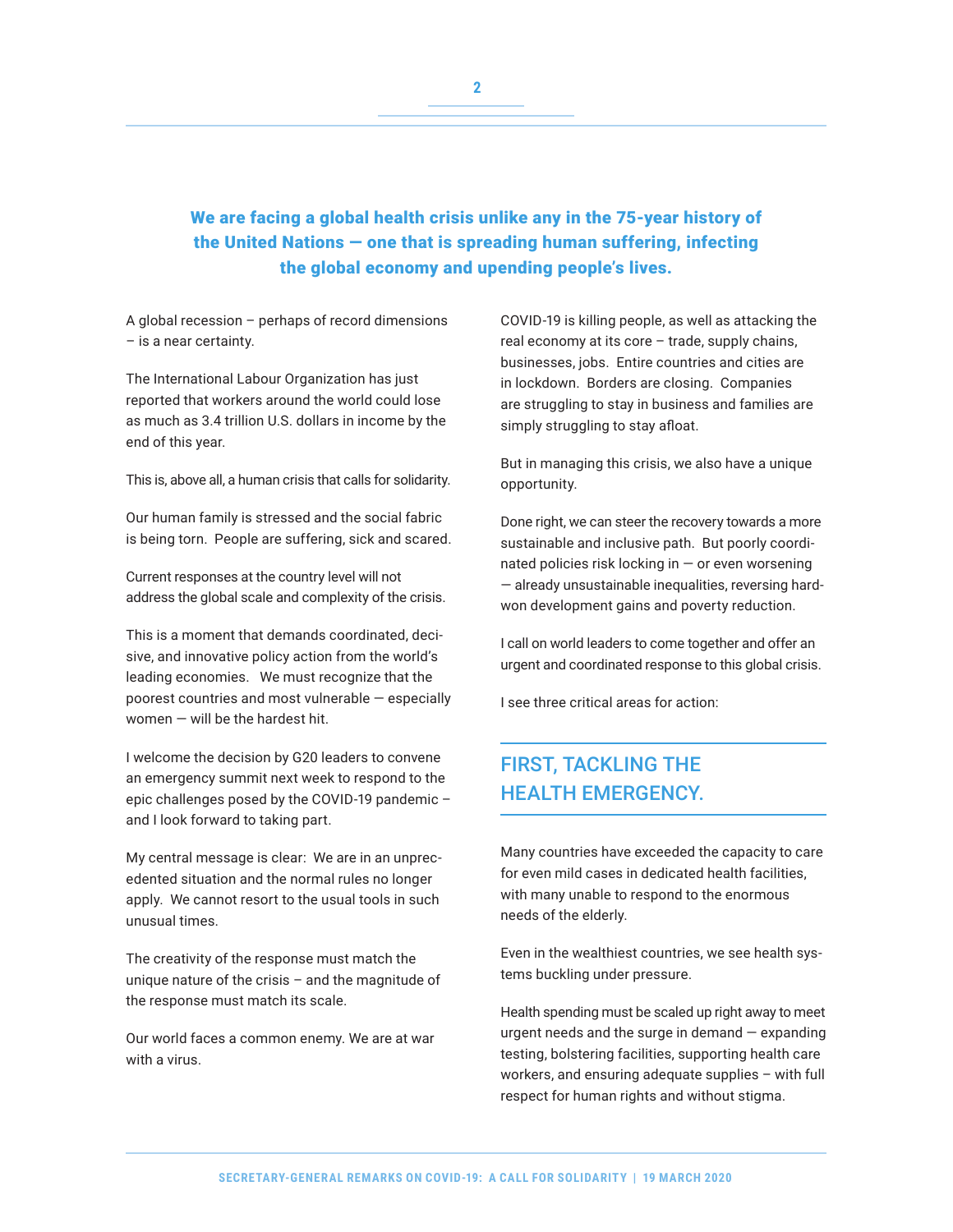It has been proven that the virus can be contained. It must be contained.

If we let the virus spread like wildfire – especially in the most vulnerable regions of the world  $-$  it would kill millions of people.

And we need to immediately move away from a situation where each country is undertaking its own health strategies to one that ensures, in full transparency, a coordinated global response, including helping countries that are less prepared to tackle the crisis.

Governments must give the strongest support to the multilateral effort to fight the virus, led by the World Health Organization, whose appeals must be fully met.

The health catastrophe makes clear that we are only as strong as the weakest health system.

Global solidarity is not only a moral imperative, it is in everyone's interests.

## SECOND, WE MUST FOCUS ON THE SOCIAL IMPACT AND THE ECONOMIC RESPONSE AND RECOVERY.

Unlike the 2008 financial crisis, injecting capital in the financial sector alone is not the answer. This is not a banking crisis – and indeed banks must be part of the solution.

And it is not an ordinary shock in supply and demand; it is a shock to society as a whole.

The liquidity of the financial system must be guaranteed, and banks must use their resilience to support their customers.

But let's not forget this is essentially a human crisis.

Most fundamentally, we need to focus on people – low-wage workers, small and medium enterprises, the most vulnerable.

That means wage support, insurance, social protection, preventing bankruptcies and job loss.

That also means designing fiscal and monetary responses to ensure that the burden does not fall on those who can least afford it.

The recovery must not come on the backs of the poorest – and we cannot create a legion of new poor.

We need to get resources directly in the hands of people. A number of countries are taking up social protection initiatives such as cash transfers and universal income.

We need to take it to the next level to ensure support reaches those entirely dependent on the informal economy and countries less able to respond.

Remittances are a lifeline in the developing world – especially now. Countries have already committed to reduce remittance fees to 3 percent, much below the current average levels. The crisis requires us to go further, getting as close to zero as possible.

In addition, G20 leaders have taken steps to protect their own citizens and economies by waiving interest payments. We must apply that same logic to the most vulnerable countries in our global village and alleviate their debt burden.

Across the board, we need a commitment to ensure adequate financial facilities to support countries in difficulties. The IMF, the World Bank and other International Financial Institutions play a key role. The private sector is essential in seeking creative investment opportunities and protecting jobs.

**3**